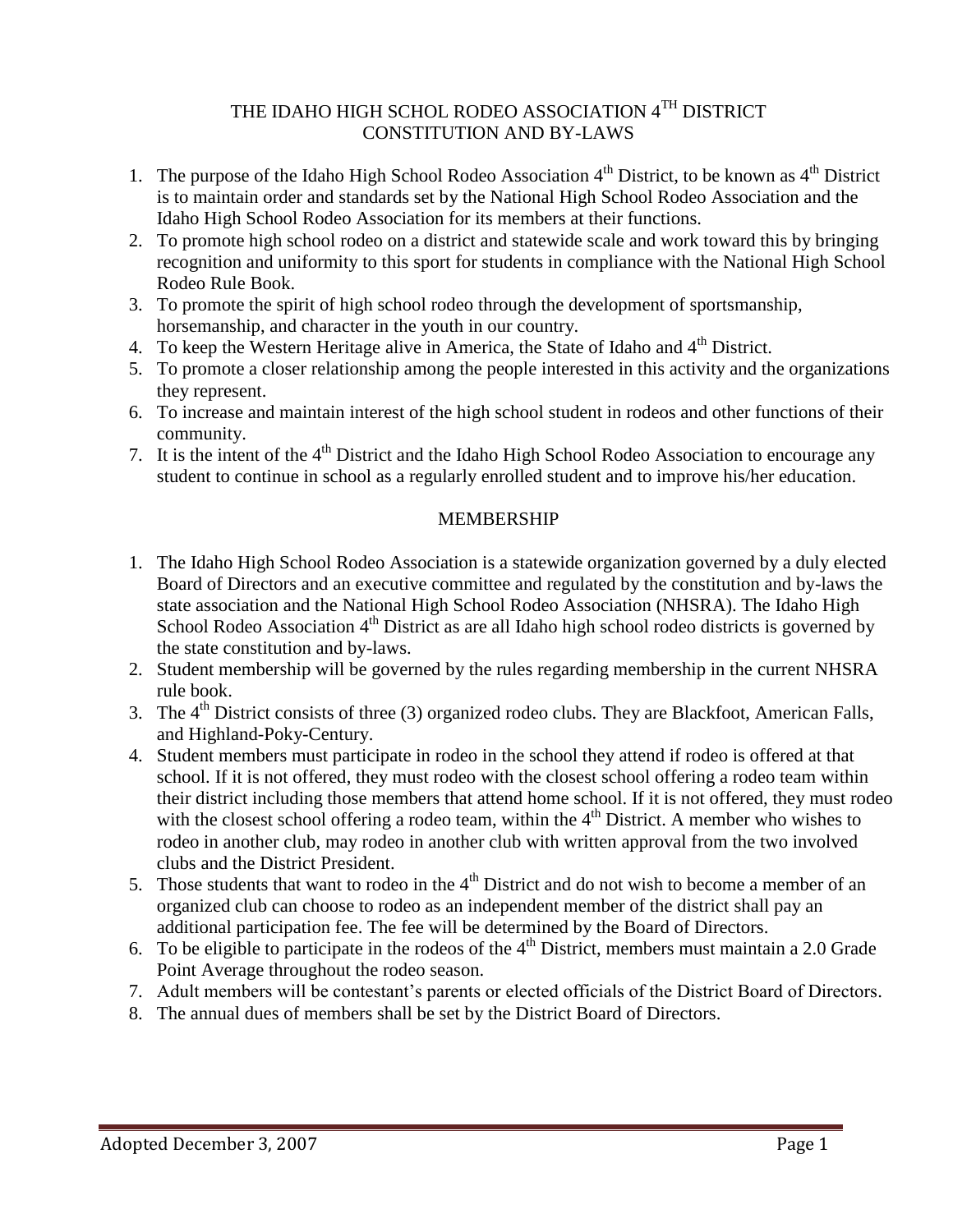## **OFFICERS**

- 1. The officers of this district shall be a President, Vice President, two (2) adult advisors from each club and the three (3) elected district student officers consisting of President, Vice President and Secretary.
- 2. The adult Secretary and Treasurer shall not be current members of the Board and have no vote at the board meetings and will be appointed by the President with the approval of the District Board.
- 3. The officers of the district shall perform the duties usually performed by such officers, together with such duties as shall be prescribed by the by-laws of the district.
	- a. The President shall be the Chairman of the Board of Directors and ex-officio member of all committees, except the Committee of Nominations.
	- b. In the absence of the President, the Vice President shall assume the duties of the President. In the event of a vacancy occurring in the office of President, the Vice President shall serve as President until the next annual election of officers.
	- c. The Secretary shall keep complete minutes of meetings in the district. The Secretary shall preserve all of the documents of the district. All documents must be kept for a period of seven (7) years. The Secretary shall provide to members the membership certification issued to all members by the state association. The Secretary shall receive all rodeo entries, put together day sheets for all district rodeos and assist judges' with the rodeo draw.
	- d. The Treasurer shall collect, receive and have charge of all funds of the District and deposit such funds in the bank designated by the Board of Directors. The Treasurer shall prepare a financial report of all funds to be presented at the first meeting each year. A financial statement will be available to the Board at any time.
- 4. The term of office of all officers elected at any annual meeting shall commence after the National High School Rodeo Finals of the current year.
- 5. Removal. Any officer elected or appointed by the District Board of Directors, may be removed from the Board whenever in its judgment the best interests of the District would be served thereby.
- 6. Vacancies. A vacancy in any office because of resignation, removal, disqualification, or otherwise may be filled by the Board of Directors for the un-expired portion of the term.
- 7. Powers and Duties. The officers shall have such powers and shall perform such duties as may from time to time be specified in resolutions or other directives of the Board of Directors. In the absence of such specifications, each officer shall have the power and authority and shall perform and discharge the duties of officers of the same title serving in non-profit corporation having the same or similar general purposes and objectives as this organization.
- 8. The  $4<sup>th</sup>$  District shall elect one (1) director for two (2) years and one (1) alternate at an annual meeting to serve on the State Board. Only two (2) directors per meeting with voice and vote. By electing one (1) director for two years, each year, the district shall have consistent representation on the State Board.

# BOARD OF DIRECTORS

- 1. There shall be a Board of Directors of the  $4<sup>th</sup>$  District which shall consist of two (2) adult advisors from each club, the President, the Vice President and the three (3) elected district student officers consisting of President, Vice President and Secretary and one (1) other elected student officer per club.
- 2. A majority of the Board of Directors shall constitute a quorum to do business.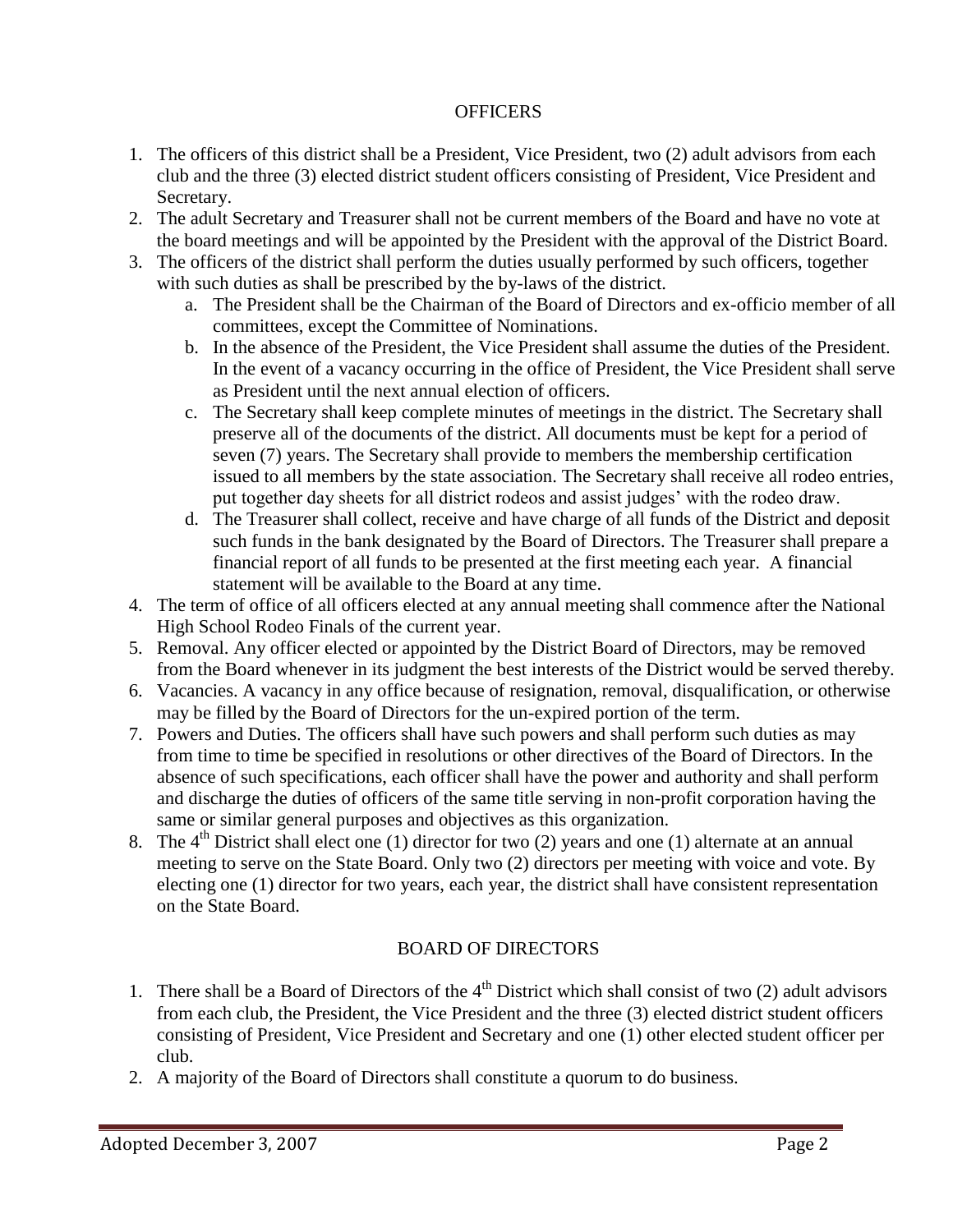- 3. There shall be an Executive Committee of the Board of Directors composed of the President, Vice President, one (1) adult advisor from each club and one (1) student officer. There shall be no more than two (2) from the same club. Any four (4) of these six (6) shall constitute a quorum. This committee shall have all the power of the Board of Directors to transact business of an emergency nature between the Board of Directors meetings. All transactions at this meeting shall be reported in full at the next scheduled meeting of the Board of Directors. The Secretary shall be a non-voting member of the Executive Committee. The District Queen shall serve as an ex-officio, non voting member of the Board of Directors.
- 4. The Board of Directors shall:
	- a. Transact the general business of the District.
	- b. Establish major administrative policies governing the affairs of the District and devise mature measures for the District's growth and development.
	- c. Provide for the proper care of materials, equipment funds of the District, for the payment of legitimate expenses and for the annual auditing of all books of the account (by a certified public accountant).
	- d. Act upon application for membership.

# STUDENT OFFICERS AND DELEGATES

- 1. There shall be representation of students by student officers at the Board of Directors meetings.
- 2. The students shall elect a President, Vice President, and Secretary to preside over the activities of the contestants of the coming year.
- 3. Procedure for election of officers to conform to Roberts Rules of Order on Parliamentary Procedure.
- 4. The election of student officers shall be at the annual meeting and the time, place and date of said meeting must be posted by the District's Secretary at least twenty-four (24) hours before the meeting.
- 5. Students wishing to run for an office shall fill out an application and turn it in to the District Secretary prior to the meeting.
- 6. Nominations will also be accepted from the floor.
- 7. The student officers shall attend all Board meetings and make such other trips and appearances as the adult officers may direct.
- 8. Elected Club Officers shall attend district meetings to gain information for their club and share information about their club.

#### **MEETINGS**

- 1. The meetings of 4<sup>th</sup> District shall be the first Monday of each month unless otherwise notified.
- 2. The meetings shall be conducted under Roberts Rules of Order.
- 3. A majority of the Board shall constitute a quorum at any regularly scheduled meeting. A quorum must be in attendance at a meeting for any official legal transaction of business.
- 4. Any emergency business will be handled by the Executive Committee.
- 5. Special meetings of the Board of Directors may be called by the President or Executive Committee as necessary either personally, by mail, email or by telephone.